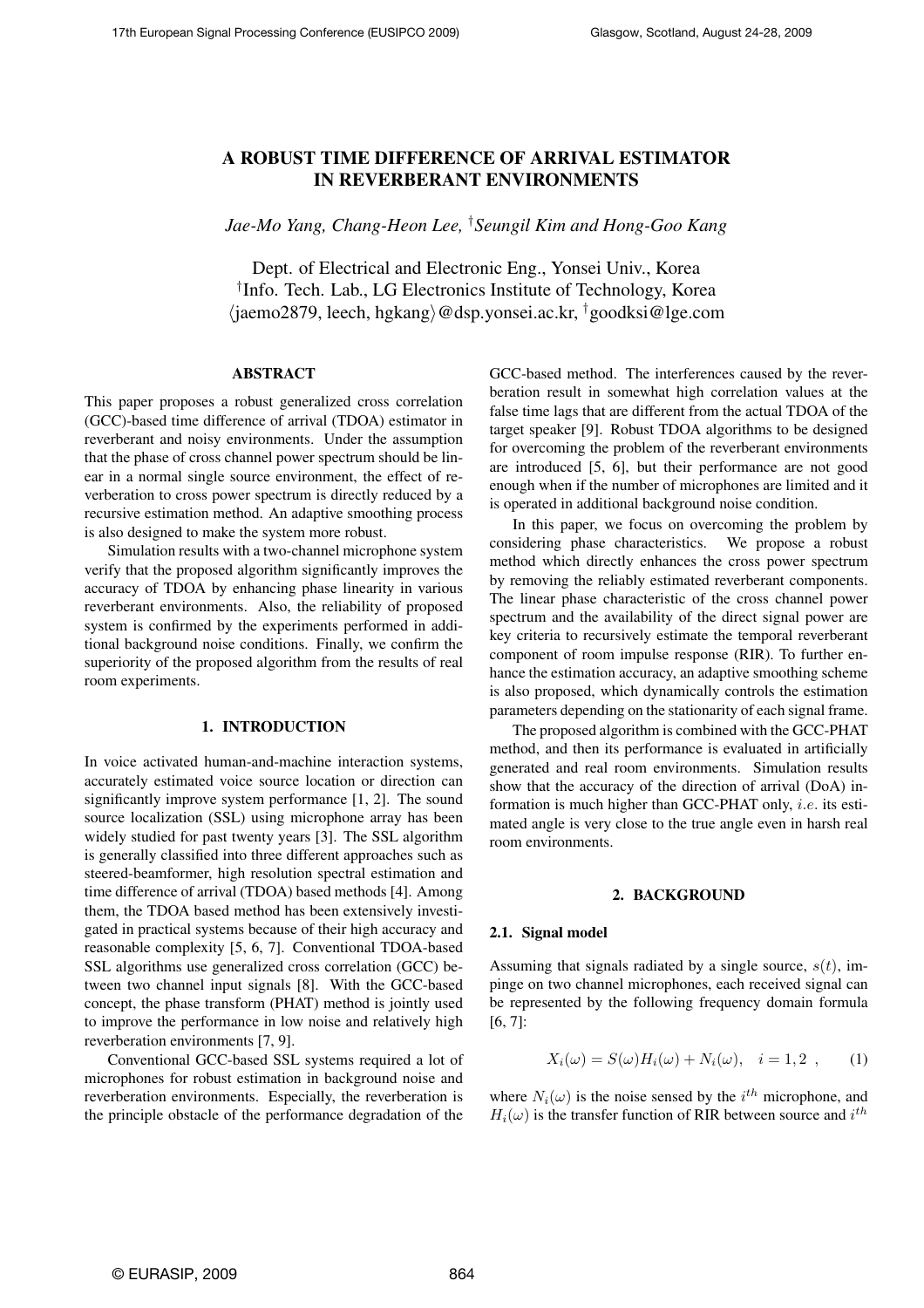microphone.  $H_i(\omega)$  can be modeled as [10, 11]

$$
H_1(\omega) = \alpha_0 + \sum_{k=1}^{\infty} \alpha_k e^{-j\omega \tau_{\alpha,k}},
$$
  
\n
$$
H_2(\omega) = \beta_0 e^{-j\omega \tau_{\theta}} + \sum_{k=1}^{\infty} \beta_k e^{-j\omega \tau_{\beta,k}},
$$
\n(2)

where  $\alpha_k$  and  $\beta_k$  are attenuation factors normally less than one,  $\tau_{\theta}$  is TDOA between two input signals, and  $\tau_{\alpha,k}$ ,  $\tau_{\beta,k}$  are time delays caused by the reverberation. The first term in each of Eq. (2) is a direct component from source to microphone while the second term is a reverberant component related to RIR.

### 2.2. TDOA estimation with GCC

The GCC function is represented by [8]:

$$
\hat{\tau}_{GCC} = \arg \max_{\tau} \int_{-\infty}^{\infty} \frac{1}{\Psi(\omega)} G(\omega) e^{-j\omega\tau} d\omega, \quad (3)
$$

where  $G(\omega)$  is a cross power spectrum of two input signals and  $\Psi(\omega)$  is a weighting function used to enhance estimation performance. In the PHAT method, the magnitude of the cross power spectrum,  $\Psi(\omega) = |G(\omega)|$ , is used as a weighting function. Though the PHAT had originated by an ad-hoc technique, it has been known to be robust for reverberant environments but with relatively low background noise level. The reason can be found from the following observation. In reverberant environment, the signal to reverberation ratio is approximately equal across for all frequencies because the power of interference caused by the reverberation is directly proportional to the target signal power [2]. Therefore, it is reasonable to give equal importance to all frequencies when reverberation is the primary cause of the problem. Recently, the GCC-PHAT is also shown to be optimal such that it can be considered as a specialized form of the maximum-likelihood (ML) TDOA estimator in a reverberant environment [7, 9].  $H_1(\omega) = \alpha_0 + \sum_{k=1}^{\infty} \frac{6}{3} \alpha_k e^{-j\omega_k \omega_k}$ , (2)<br>  $H_2(\omega) = \beta_0 e^{-j\omega_k \omega_k}$ . (2)<br>
where  $\alpha_0$  and  $\beta_0$ , is a fine are subtracted from the previous from the previous frame are substrained in the previous from the compo

However, our experimental results show that the performance of the GCC-PHAT degrades severely as background noise level becomes higher. Also, a prior research showed that the performance of the PHAT method is superior when the input SNR is higher than  $20dB$ , but its performance drops significantly when the SNR becomes low [7]. The problem can be overcome or at least reduced if we utilize the linear phase characteristics of cross-power spectrum. In the following section, a full details of novel approaches of the proposed algorithm is described.

### 3. THE PROPOSED FRAMEWORK

Figure 1 depicts the framework of whole TDOA estimation processing including two recursively connected sub-blocks proposed in this paper. At first, reverberation components es-



Fig. 1. Framework of reverberant component reduction.

power spectrum, and TDOA is estimated using the standard GCC-PHAT algorithm. The estimated TDOA information is used to re-calibrate reverberation components to be used for the next frame processing. Two sub-blocks depicted in the grey regions represent the proposed algorithm: reduction of reverberant components (Sub-block1) and modeling of reverberant components (Sub-block2).

### 3.1. Sub-block 1 : Reverberant component reduction

#### *3.1.1. Reduction methodology*

If background noises given in Eq. (1) are uncorrelated, the cross power spectrum at the  $l^{th}$  frame can be represented by

$$
G(\omega, l) = X_1(\omega, l) X_2^*(\omega, l)
$$
  
=  $|S_{drt}(\omega, l)|^2 \left\{ e^{j\omega\tau_\theta} + R(\omega) \right\},$  (4)

where the power of the direct signal component is

$$
\left|S_{drt}(\omega,l)\right|^2 = \alpha_0 \beta_0 \left|S(\omega,l)\right|^2,\tag{5}
$$

and the reverberant component of the RIR is

$$
R(\omega) = \sum_{k=1}^{\infty} \frac{\beta_k}{\beta_0} e^{j\omega \tau_{\beta,k}} + \sum_{k=1}^{\infty} \frac{\alpha_k}{\alpha_0} e^{-j\omega(\tau_{\alpha,k} - \tau_{\theta})} + \sum_{j=1}^{\infty} \sum_{k=1}^{\infty} \frac{\alpha_k \beta_j}{\alpha_0 \beta_0} e^{-j\omega(\tau_{\alpha,k} - \tau_{\beta,j})}.
$$
(6)

If the power of the direct signal component,  $|\hat{S}_d(\omega, l)|^2$ , is known, and the reverberant component of the RIR,  $\tilde{R}(\omega, l)$ , is well estimated, the reverberant component can be simply removed by the following equation.

$$
\tilde{G}(\omega, l) = G(\omega, l) - |\hat{S}_d(\omega, l)|^2 \tilde{R}(\omega, l)
$$
\n
$$
\approx |S_{drt}(\omega)|^2 e^{j\omega\tau_{\theta}},
$$
\n(7)

where we assume that two conditions,  $|S_{drt}(\omega, l)|^2 \approx |\hat{S}_d(\omega, l)|^2$ and  $R(\omega) \approx \tilde{R}(\omega, l)$  are satisfied. To obtain the best performance, two terms,  $|\hat{S}_d(\omega, l)|^2$  and  $\tilde{R}(\omega, l)$ , need to be accurately estimated since both terms are highly related to TDOA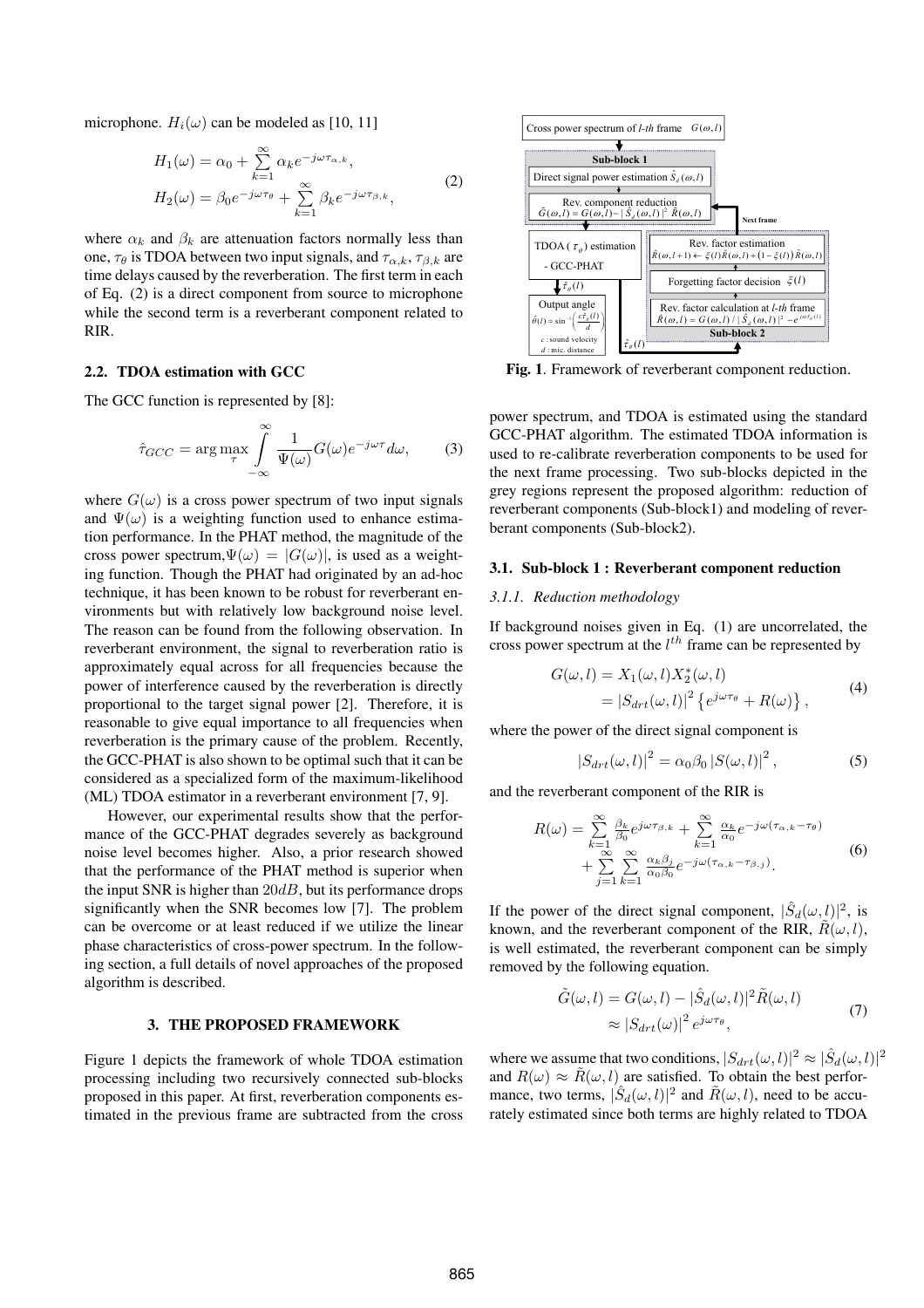estimation. Since it is difficult to find a closed-loop solution, an adaptive method that gradually tracks the actual value is proposed in this paper. To further enhance the reliability of the estimation accuracy, the estimated values of direct signal power and the reverberant component of RIR in stationary regions are used. The reliability factor is computed by the coherence of cross power spectrum in successive frames. Detailed methods to estimate  $|\hat{S}_d(\omega, l)|^2$  and  $\tilde{R}(\omega, l)$  are given in next two subsections.

### *3.1.2. Power estimation of the direct signal component*



Fig. 2. GSC-based direct signal power estimation.

To estimate the power of the direct signal component, we adopt a two-channel generalized side-lobe canceller (GSC) structure [12]. Figure 2 shows a simplified block diagram to estimate the direct signal power. In this method, the power envelop of the delay-and-sum beamformer (DSB) output,  $Q(\omega, l)$ , and the delay-and-subtract output used for a reference signal,  $U(\omega, l)$ , are obtained by using first-order recursive equations:

$$
\lambda_q(\omega, l) = \gamma \lambda_q(\omega, l - 1) + (1 - \gamma) |Q(\omega, l)|^2, \lambda_u(\omega, l) = \gamma \lambda_u(\omega, l - 1) + (1 - \gamma) |U(\omega, l)|^2,
$$
\n(8)

where  $\gamma$  is a forgetting factor set close to, but less than, one. Then, the energy of reverberant residual components,  $\hat{\lambda}_r(\omega, l)$ , is obtained as follows :

$$
\hat{\lambda}_r(\omega, l) = W(\omega, l)\lambda_u(\omega, l),\tag{9}
$$

where  $W(\omega, l)$  is a frequency dependent gain that is adaptively updated by using a quadratic cost function,  $J_W$  =  $\{\lambda_e(\omega, l)\}^2$ , where the error,  $\lambda_e(\omega, l)$ , is equal to  $\lambda_q(\omega, l)$  –  $\hat{\lambda}_r(\omega, l)$  [12]. Finally, the direct signal power is estimated using a spectral subtraction method :

$$
|\hat{S}_d(\omega, l)|^2 = |Q(\omega, l)|^2 - \hat{\lambda}_r(\omega, l). \tag{10}
$$

In *Habets's* de-reverberation method [12], a post filter is applied to the DSB output,  $Q(\omega, l)$ , however, the spectral subtraction method given in Eq. (10), is good enough in our application because only the power envelop of the direct signal component is needed.

#### 3.2. Sub-block 2 : Modeling of reverberant component

The estimated TDOA,  $\hat{\tau}_{\theta}(l)$ , is recursively used to estimate the reverberant component of RIR. Generally, the TDOA is well estimated in the stationary region of speech signal, e.g. vowel interval. The coherence of cross power spectrum is used as a factor of measuring the frame reliability. The smoothed reverberant component is obtained using a recursive equation with a variable forgetting factor.

# 3.2.1. Reverberant component at the l<sup>th</sup> frame

From Eq. (4), the reverberant component of RIR can be represented by

$$
\hat{R}(\omega, l) = \frac{G(\omega, l)}{\left|\hat{S}_d(\omega, l)\right|^2} - e^{j\omega \hat{\tau}_{\theta}(l)},\tag{11}
$$

where  $\hat{\tau}_{\theta}(l)$  is the estimated TDOA and l is a frame index. By substituting,  $G(\omega, l)$ ,  $\hat{S}_d(\omega, l)$ , and  $\hat{\tau}_{\theta}(l)$  into Eq. (11),  $\hat{R}(\omega, l)$  approximates to a reverberant component of RIR,  $R(\omega)$ , if the power of direct signal and TDOA are well defined.

### *3.2.2. Estimated reverberant component smoothing*

If a speech signal is stationary over a long enough interval, the reverberant component can be directly modeled by Eq. (11) and removed by Eq. (7). However, the stationary property of normal speech signal is only guaranteed over  $20 \sim 30 ms$ [4], it would be better to introduce a smoothing process to the estimated reverberant component of RIR. The following first order recursive equation is adopted in the proposed approach:

$$
\tilde{R}(\omega, l+1) \leftarrow \xi(l)\tilde{R}(\omega, l) + (1 - \xi(l))\hat{R}(\omega, l). \tag{12}
$$

The variable forgetting factor,  $\xi(l)$ , is determined by measuring the coherence of cross power spectrum in successive frames:

$$
\xi(l) = \left\{ \begin{array}{cc} 1 - \varepsilon \zeta(l) & \zeta(l) > threshold \\ 1 & otherwise \end{array} \right\},\qquad(13)
$$

where  $\varepsilon$ ,  $0 < \varepsilon \ll 1$ , is a positive constant set to the fluctuation range of the forgetting factor.

The normalized coherence of cross power spectrum between current and previous frames,  $\zeta(l)$ , is calculated as follows:

$$
\zeta(l) = \frac{\sum_{m=0}^{M-1} G^*(\omega_m, l-1) G(\omega_m, l)}{\sqrt{\sum_{m=0}^{M-1} |G(\omega_m, l-1)|^2 \sum_{m=0}^{M-1} |G(\omega_m, l)|^2}},
$$
(14)

where  $M$  is the size of the discrete Fourier transform (DFT). The idea of proposed adaptation process is summarized as following three cases: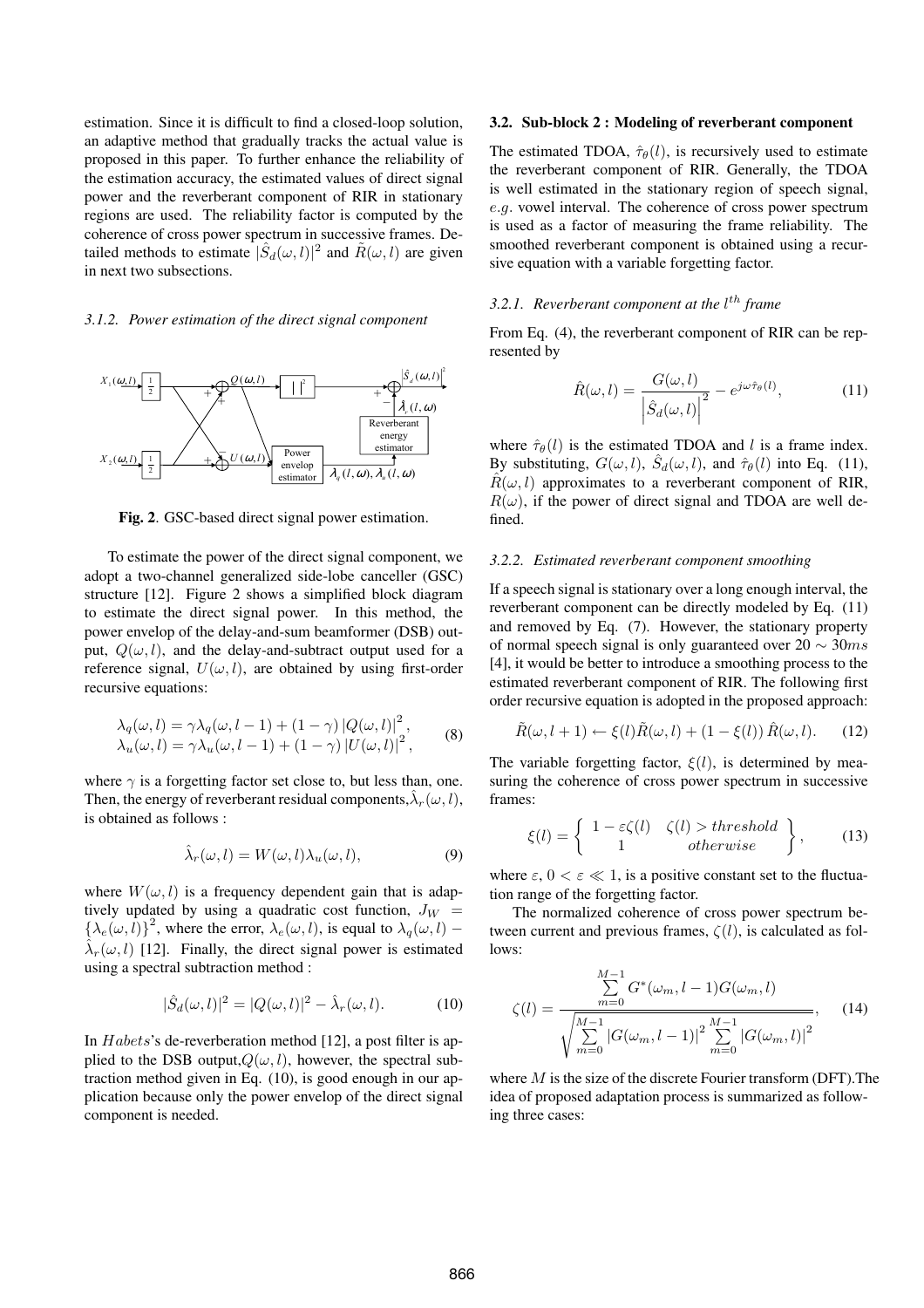case 1.  $\zeta(l) < threshold$  : Non-stationary region  $\triangleright$  Maintaining  $\tilde{R}(\omega, l)$ .

case 2. threshold  $\langle \zeta(l) \ll 1$  : Weakly-stationary region  $\triangleright$  Use small portion of  $\hat{R}(\omega, l)$  to update.

case 3.  $threshold \ll \zeta(l) < 1$  : Strongly-stationary region  $\triangleright$  Use large portion of  $\hat{R}(\omega, l)$  to update.

# 4. SIMULATION RESULTS

The proposed algorithm is implemented into a conventional GCC-PHAT estimator and its performance is directly compared. The room environment is artificially generated by the modified frequency domain image source model (ISM) with negative reflection coefficients [10]. The reverberation time,  $T_{60}$ , is measured by Lehmann's energy decay curve (EDC) [10]. The level of the additive white Gaussian noise (WGN) varies from 0 to  $40dB$  as the reverberation time is increased from 0 to 500*msec*. The room size is set to  $10 \times 7 \times 3m$ , the distance between microphone and speaker is  $5m$  at the front  $0^{\circ}$  direction and the distance between two microphones is 0.08m. The sampling frequency is  $8000Hz$  and  $64msec$ Hamming window is applied with 50% overlap.



Fig. 3. Accuracy of the cross power spectrum phase in a view of phase deviation (SNR  $50dB$ )



Fig. 4. Performance comparison of TDOA estimation using GCC-PHAT before and after applying the proposed processing in a reverberant environment (SNR 50dB)



Fig. 5. Performance comparison of TDOA estimation using GCC-PHAT in a noisy and reverberant environment (a)  $T_{60} =$ 100ms, (b)  $T_{60} = 300$ ms, (c)  $T_{60} = 500$ ms.

Figure 3 depicts the phase deviation of the cross power spectrum in reverberation only considered environment. We convert the standard deviation of phase to the degree value (please refer to Fig. 1 : Output angle block). As shown in Fig. 3, the phase deviation increases as the reverberation time becomes longer. Figure 4 depicts the root mean squared error (RMSE) of TDOA estimation when the proposed algorithm is on and off with the GCC-PHAT in the same environment to Fig 3. Since the information of TDOA is strongly related to the phase accuracy of cross power spectrum, the performance of original GCC-PHAT marked by circles is not good in high level reverberation environment. By the proposed method, the performance of TDOA estimation is remarkably improved as the RMSE becomes less than  $3^\circ$ .

Figure 5 depicts the RMSE of TDOA estimation in noisy and reverberant environment. The performance of conventional GCC-PHAT only algorithm seriously degrades in low SNR environments even in short duration of reverberation. And its RMSE always becomes larger than 10 degrees in high level reverberant environments as depicted in Fig. 4(b) and 4(c). On the contrary, the performance of the proposed algorithm remarkably improves in all of the simulation environments. Especially, RMSE becomes below 10 degrees when input SNR is higher than  $0dB$  in all of the reverberant environments. By the results, we conclude that the performance of the proposed algorithm is robust to harsh environment.